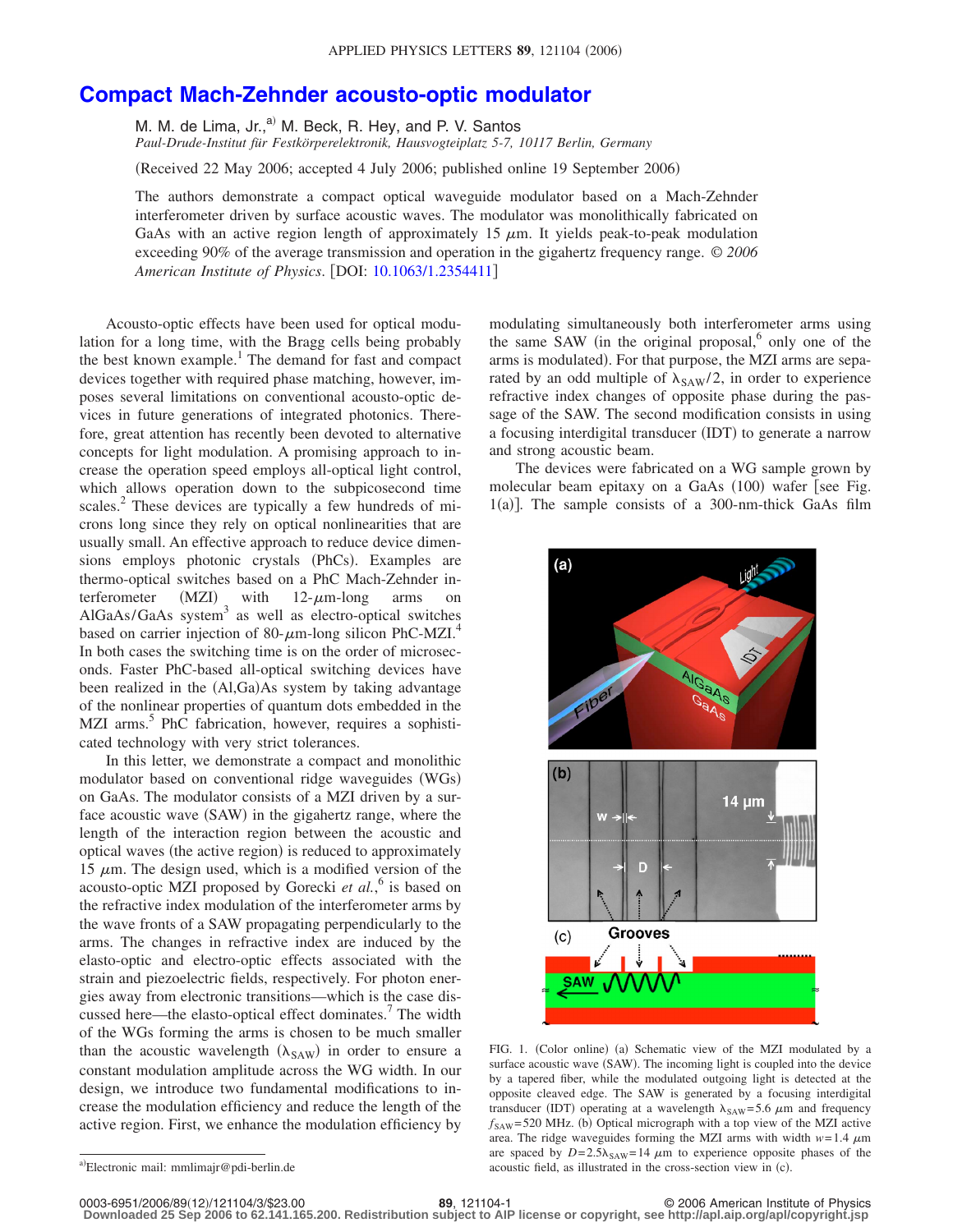

FIG. 2. (Color online) (a) Measured time-resolved light transmission (I) through the MZI for different acoustic powers ( $P_{\text{IDT}}$ ), normalized to the value transmitted in the absence of a SAW  $[I_0(0)]$ . (b) Fourier transformation (with components  $I_m$ ) of the transmitted intensity of the data displayed on (a).

forming the core of the surface WG deposited on a 1500 nm-thick  $Al_{0.2}Ga_{0.8}As$  cladding layer. The MZI was fabricated in two steps using contact optical lithography: the fabrication of the IDTs for SAW generation using a lift-off process to structure the 60-nm-thick metal layer followed by the plasma etching of the 280-nm-deep grooves delimiting the ridge WGs of the MZI. The focusing IDTs were designed for an operation wavelength  $\lambda_{SAW} = 5.6 \mu m$  (corresponding to a resonance frequency of approximately 520 MHz) following the procedure discussed in detail in Ref. 8. These IDTs generate a SAW beam with full width at half maximum  $\ell$  $\approx$  15  $\mu$ m that are collimated over hundreds of microns. A crucial feature in the design is the separation  $(D)$  between the MZI arms [see Figs.  $1(b)$  and  $1(c)$ ], which was chosen to be  $D = 2.5\lambda_{SAW}$ . The width of the WGs within the active region was  $w = \lambda_{SAW}/4 = 1.4 \mu m$ . While narrow enough to prevent the smearing of the modulation, this width is sufficient for reliable fabrication using optical lithography and etching techniques. The additional WGs connecting the light to the MZI arms (including the input and output WGs as well as the *Y* branches) were 10  $\mu$ m wide. Although this configuration leads to an overall multimode behavior of the interferometer, individual modes can be spatially filtered.

The devices were optically characterized by coupling light into the input WG using a tapered fiber with a cylindrical lens on its tip [see Fig.  $1(a)$ ]. As light source, we used a superluminescent diode with peak emission centered at the wavelength  $\lambda = 950$  nm with a full width at half maximum of approximately 50 nm. The fiber was mounted on a piezoelectrically controlled stage in order to allow for a fine positioning relative to the WG edge. Due to its multimode character, the mode configuration excited within the MZI becomes controlled by the position of the input fiber. The transmitted light was collected using a  $2\times$  microscope objective focused on the cleaved edge of the output WG. The small numerical aperture of this objective allows us to select the far-field emission of individual modes leaving the WG. The light was then detected with a time resolution of 500 ps using a Si avalanche photodiode synchronized with the rf signal driving the IDTs.

Time-resolved transmission traces recorded for different rf powers  $(P_{\text{IDT}})$  coupled to the IDT are shown in Fig. 2(a) for light with TE polarization.  $P_{\text{IDT}}$  was determined taking into account the IDT reflection losses measured using a network analyzer. Note that due to the bidirectionality of the **Downloaded 25 Sep 2006 to 62.141.165.200. Redistribution subject to AIP license or copyright, see http://apl.aip.org/apl/copyright.jsp**



FIG. 3. (Color online) Amplitude of the *mth*-order harmonic of the transmitted intensity  $[I_m(P_{\text{IDT}})]$  as a function of  $\sqrt{P_{\text{IDT}}}$  (symbols), normalized to the average transmission in the absence of a SAW  $[I_0(0)]$ . The solid lines are calculated from Eqs. (1)–(4) with  $\delta\phi_s = 0.927$  rad as the only adjustable parameter. The upper and right axes display the amplitude of the phase shift modulation  $\delta\phi$  and the calculated absolute transmission coefficient for the *m*th harmonic, respectively.

IDT, the acoustic power modulating the MZI arms corresponds to only half of  $P_{\text{IDT}}$ . The light coupling conditions in Fig. 2(a) were chosen to yield a strong modulation at the fundamental SAW frequency. Oscillations of the transmitted light intensity with the SAW period and with amplitude increasing with  $P_{\text{IDT}}$  are observed. For the highest acoustic power  $(P_{\text{IDT}}=60 \text{ mW})$ , the modulation amplitude becomes comparable to the average transmission in the absence of acoustic excitation. The oscillations are asymmetric in this case, thus indicating the presence of higher harmonics. These harmonics become evident in the Fourier transformation of the data of Fig.  $2(a)$  displayed in Fig.  $2(b)$ . Here, the transmission intensity  $(I_m)$  modulated at the *m*th harmonic of the SAW frequency has been normalized to the intensity  $I_0(0)$  in the absence of acoustic excitation. Transmission up to the third harmonic of the SAW frequency is clearly observed: the detection of higher harmonics (with frequencies  $>2$  GHz) is prevented by the limited time resolution of the experimental setup. In agreement with the previous discussion, the amplitude of the first harmonic  $T_1$  exceeds 90% of the continuous transmission  $T_0$  for  $P_{IDT} = 60$  mW.

Two checks were carried out to verify that the observed light modulation is indeed caused by the opposite phase changes imposed by the SAW on the two arms of the MZI. In the first, we measured the transmission through a single WG with a width identical to those in the MZI. In the second check, the separation  $D$  between the arms [see. Fig. 1(b)] was changed to  $D = 3\lambda_{SAW}$  so as to make the phase of the acoustically induced refractive index changes equal for both arms. In both cases, the refractive index modulation by the SAW leads to a modulation of light transmission. The measured modulated amplitudes, however, were found to be at least 20 times smaller than for the MZI with  $D=2.5\lambda_{SAW}$ .

Further information about the modulation mechanisms has been obtained from detailed measurements of the rf power dependence of the transmitted intensities *Im* illustrated in Fig. 3, which were recorded under coupling conditions identical to those of Fig. 2. The transmission intensities for  $m=0,\ldots,3$  are again normalized to the average (i.e., time